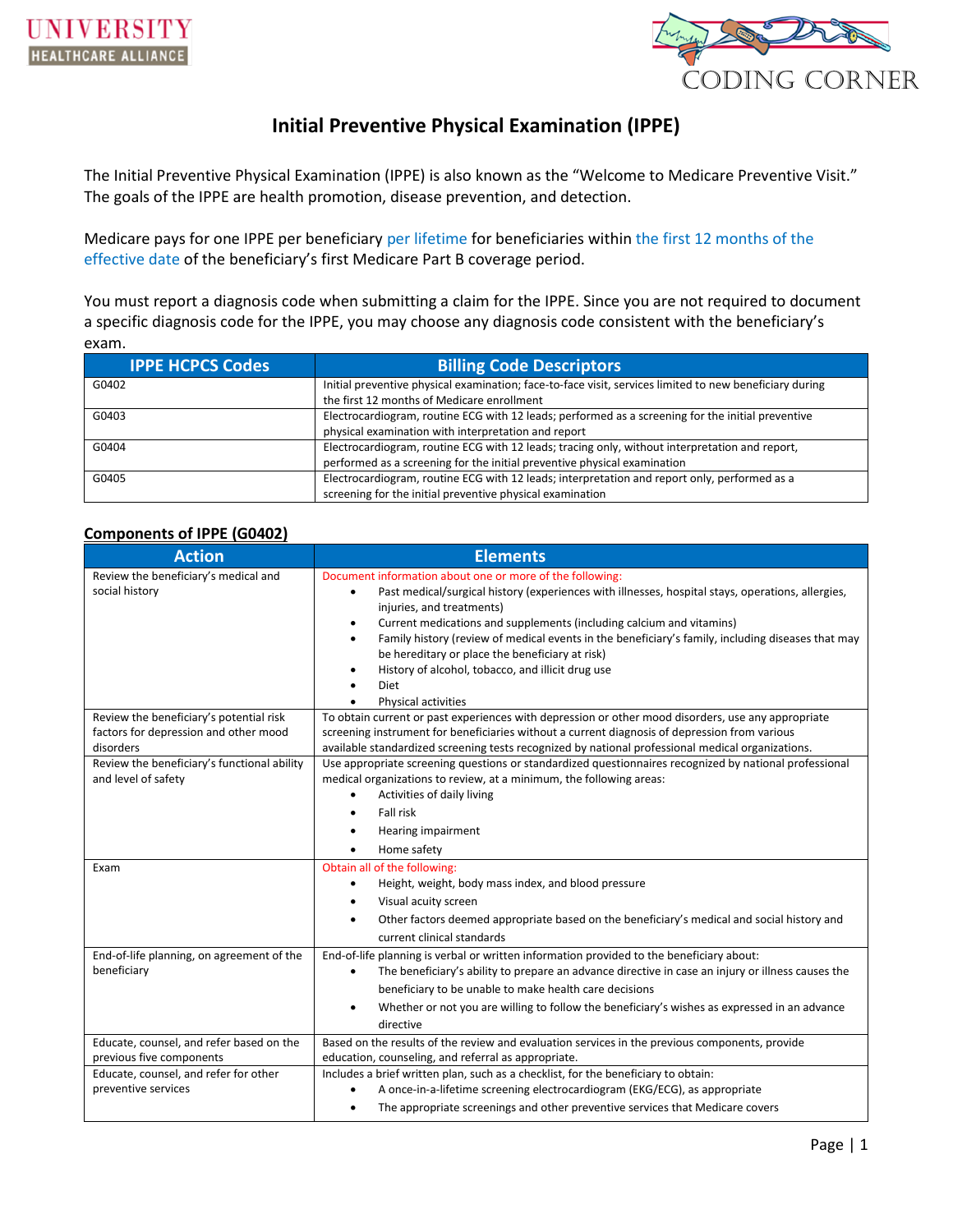

# **Annual Wellness Visit (AWV)**

Medicare covers an Annual Wellness Visit (AWV) providing Personalized Prevention Plan Services (PPPS) for beneficiaries who are no longer within 12 months after the effective date of their first Medicare Part B coverage period or have not received an Initial Preventive Physical Examination (IPPE) or AWV within the past 12 months.

You must report a diagnosis code when submitting a claim for the AWV. Since you are not required to document a specific diagnosis code for the AWV, you may choose any diagnosis code consistent with the beneficiary's exam.

The AWV includes a Health Risk Assessment (HRA). Refer to the Centers for Disease Control and Prevention's (CDC's) A Framework for Patient-Centered Health Risk Assessments for more information: <https://www.cdc.gov/policy/hst/HRA/FrameworkForHRA.pdf>

| <b>AWV HCPCS Codes</b><br><b>Billing Code Descriptors</b> |                                                                                                  |
|-----------------------------------------------------------|--------------------------------------------------------------------------------------------------|
| G0438                                                     | Annual wellness visit; includes a personalized prevention plan of service (PPS), initial visit   |
| G0439                                                     | Annual wellness visit includes a personalized prevention plan of service (PPS), subsequent visit |

### **Components of Initial AWV (G0438)**

| <b>Action</b>                                                                                                                                          | Elements                                                                                                                                                                                                                                                                                                                                                                                                                                                                                                                                                                                                                                                                                                                                                                                           |  |  |
|--------------------------------------------------------------------------------------------------------------------------------------------------------|----------------------------------------------------------------------------------------------------------------------------------------------------------------------------------------------------------------------------------------------------------------------------------------------------------------------------------------------------------------------------------------------------------------------------------------------------------------------------------------------------------------------------------------------------------------------------------------------------------------------------------------------------------------------------------------------------------------------------------------------------------------------------------------------------|--|--|
| Perform an HRA                                                                                                                                         | Get self-reported information from the beneficiary<br>You or the beneficiary can complete the HRA before or during the AWV encounter; it<br>$\circ$<br>should take no more than 20 minutes<br>At a minimum, get information on the following topics:<br>Demographic data<br>$\circ$<br>Self-assessment of health status<br>$\circ$<br>Psychosocial risks<br>$\circ$<br><b>Behavioral risks</b><br>$\circ$<br>Activities of Daily Living (ADLs), including but not limited to: dressing, bathing, and walking<br>٠<br>Instrumental ADLs (IADLs), including but not limited to: shopping, housekeeping, managing own<br>$\bullet$<br>medications, and handling finances                                                                                                                              |  |  |
| Establish the beneficiary's medical<br>and family history                                                                                              | Document information about one or more of the following:<br>Medical events of the beneficiary's parents, siblings, and children, including conditions that may be<br>٠<br>hereditary or place the beneficiary at increased risk.<br>Past medical and surgical history, including experiences with illnesses, hospital stays, operations,<br>٠<br>allergies, injuries, and treatments<br>Use of, or exposure to, medications and supplements, including calcium and vitamins<br>٠<br>Medicare encourages providers to pay close attention to opioid use during this part of the AWV,<br>which includes opioid use disorders (OUD). If a patient is using opioids, assess the benefit for other,<br>non-opioid pain therapies instead, even if the patient does not have OUD but is possibly at risk |  |  |
| Establish a list of current providers<br>and suppliers                                                                                                 | Include current beneficiary providers and suppliers that regularly provide<br>medical care.                                                                                                                                                                                                                                                                                                                                                                                                                                                                                                                                                                                                                                                                                                        |  |  |
| Measure                                                                                                                                                | Obtain all of the following:<br>Height, weight, body mass index (BMI; or waist circumference, if appropriate), and blood pressure<br>Other routine measurements deemed appropriate based on medical and family history                                                                                                                                                                                                                                                                                                                                                                                                                                                                                                                                                                             |  |  |
| Detect any cognitive impairment the<br>beneficiary may have                                                                                            | Assess the beneficiary's cognitive function by direct observation, while<br>considering information from beneficiary reports and concerns raised by<br>family members, friends, caregivers, and others. If appropriate, use a<br>brief validated structured cognitive assessment tool.                                                                                                                                                                                                                                                                                                                                                                                                                                                                                                             |  |  |
| Review the beneficiary's potential<br>risk factors for depression, including<br>current or past experiences with<br>depression or other mood disorders | Use any appropriate screening instrument. You may select from various<br>available standardized screening tests designed for this purpose.                                                                                                                                                                                                                                                                                                                                                                                                                                                                                                                                                                                                                                                         |  |  |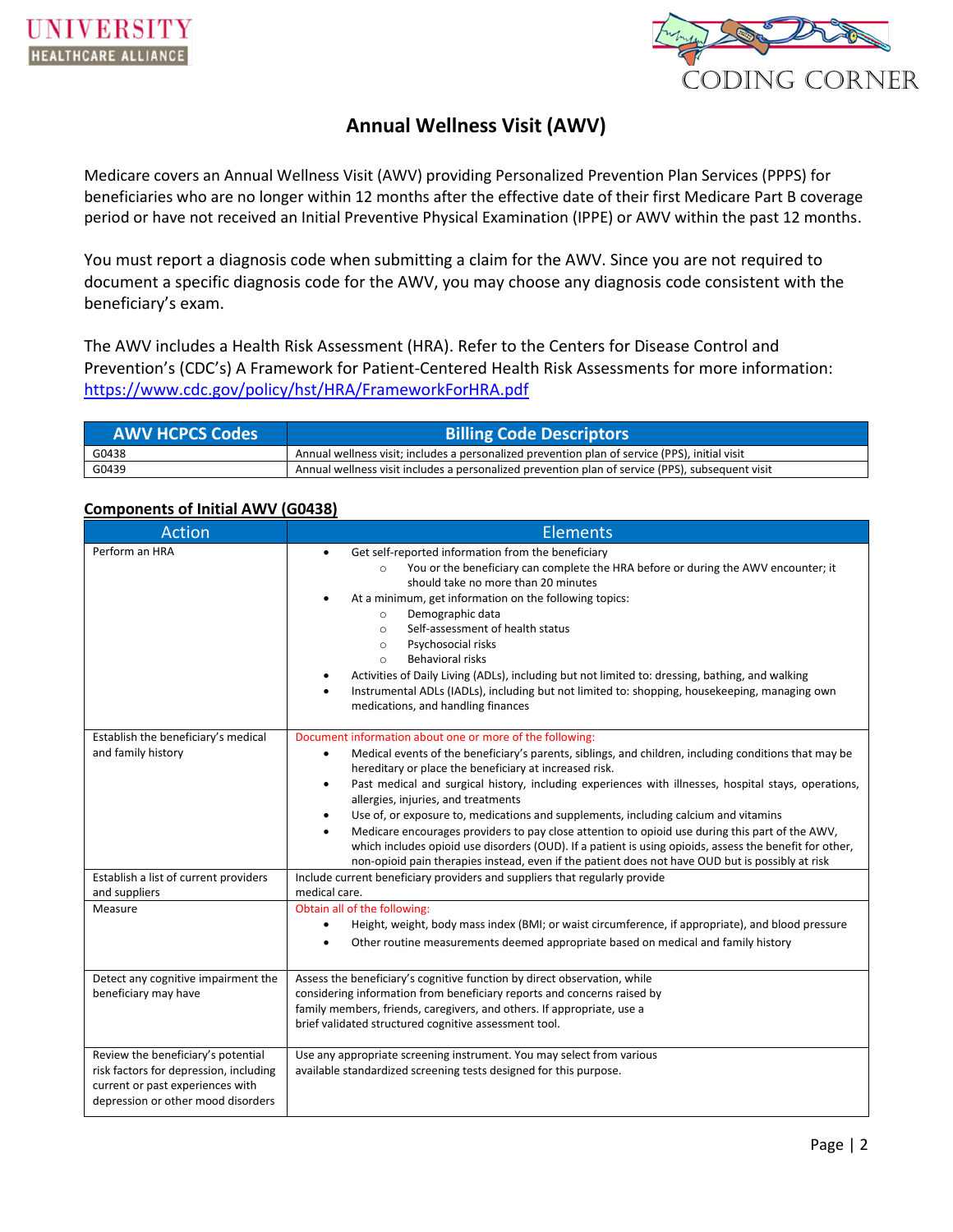

| <b>Action</b>                                                                                                                                               | <b>Elements</b>                                                                                                                                                                                                                                                                                                                                                                                    |  |  |
|-------------------------------------------------------------------------------------------------------------------------------------------------------------|----------------------------------------------------------------------------------------------------------------------------------------------------------------------------------------------------------------------------------------------------------------------------------------------------------------------------------------------------------------------------------------------------|--|--|
| Review the beneficiary's functional<br>ability and level of safety                                                                                          | Use direct observation of the beneficiary or select appropriate questions from various available screening<br>questionnaires, or use standardized questionnaires recognized by national professional medical organizations<br>to assess, at a minimum, the following topics:<br>Ability to successfully perform ADLs<br>٠<br>Fall risk<br>$\bullet$<br>Hearing impairment<br>٠<br>Home safety<br>٠ |  |  |
| Establish an appropriate written<br>screening schedule for the<br>beneficiary, such as a checklist<br>for the next 5 to 10 years                            | Base written screening schedule on:<br>Recommendations from the United States Preventive Services Task Force (USPSTF) and the Advisory<br>$\bullet$<br>Committee on Immunization Practices (ACIP)<br>The beneficiary's HRA, health status and screening history, and age-appropriate preventive services<br>$\bullet$<br>Medicare covers                                                           |  |  |
| Establish a list of beneficiary risk<br>factors and conditions for which<br>primary, secondary, or tertiary<br>interventions are recommended<br>or underway | Include the following:<br>Mental health conditions including depression, substance use disorder, and cognitive impairment<br>$\bullet$<br>Risk factors or conditions identified through an IPPE<br>$\bullet$<br>Treatment options and their associated risks and benefits<br>٠                                                                                                                     |  |  |
| Furnish the beneficiary personalized<br>health advice and appropriate<br>referrals to health education or<br>preventive counseling services or<br>programs  | Include referrals to educational and counseling services or programs aimed at:<br>Community-based lifestyle interventions to reduce health risks and promote self-management and<br>wellness, including:<br>Fall prevention<br>$\circ$<br>Nutrition<br>$\circ$<br>Physical activity<br>$\circ$<br>Tobacco-use cessation<br>$\circ$<br>Weight loss<br>$\circ$<br>Cognition<br>$\Omega$              |  |  |
| Furnish, at the beneficiary's<br>discretion, advance care planning<br>services                                                                              | Include discussion about:<br>Future care decisions that may need to be made<br>$\bullet$<br>How the beneficiary can let others know about care preferences<br>$\bullet$<br>Caregiver identification<br>$\bullet$<br>Explanation of advance directives, which may involve the completion of standard forms<br>٠                                                                                     |  |  |

## **Components of Subsequent AWV (G0439)**

| <b>Action</b>                                         | <b>Elements</b>                                                                                                                                                                                                                                                                                                                                                                                                                                                                                                                                                                                                                     |  |  |
|-------------------------------------------------------|-------------------------------------------------------------------------------------------------------------------------------------------------------------------------------------------------------------------------------------------------------------------------------------------------------------------------------------------------------------------------------------------------------------------------------------------------------------------------------------------------------------------------------------------------------------------------------------------------------------------------------------|--|--|
| Review and update HRA                                 | Collect beneficiary self-reported information<br>You or the beneficiary can update the HRA before or during the AWV encounter; it<br>$\circ$<br>should take no more than 20 minutes<br>Document information about one or more of the following:<br>Demographic data<br>$\circ$<br>Self-assessment of health status<br>$\circ$<br>Psychosocial risks<br>$\circ$<br>Behavioral risks<br>$\circ$<br>ADLs, including but not limited to: dressing, bathing, and walking<br>$\circ$<br>Instrumental ADLs, including but not limited to: shopping,<br>$\circ$<br>Housekeeping, managing own medications, and handling finances<br>$\circ$ |  |  |
| Update the beneficiary's<br>medical/family history    | Document information about one or more of the following:<br>Medical events of the beneficiary's parents, siblings, and children, including conditions that may be<br>٠<br>hereditary or place the beneficiary at increased risk<br>Past medical and surgical history, including experiences with illnesses, hospital stays, operations,<br>٠<br>allergies, injuries, and treatments<br>Use of, or exposure to, medications and supplements, including calcium and vitamins                                                                                                                                                          |  |  |
| Update the list of current providers<br>and suppliers | Include current providers and suppliers regularly involved in providing the beneficiary medical care, including<br>any providers and suppliers added as a result of the first AWV providing PPPS.                                                                                                                                                                                                                                                                                                                                                                                                                                   |  |  |
| Measure                                               | Obtain all of the following:<br>Weight (or waist circumference, if appropriate) and blood pressure<br>Other routine measurements as deemed appropriate based on medical and family history<br>٠                                                                                                                                                                                                                                                                                                                                                                                                                                     |  |  |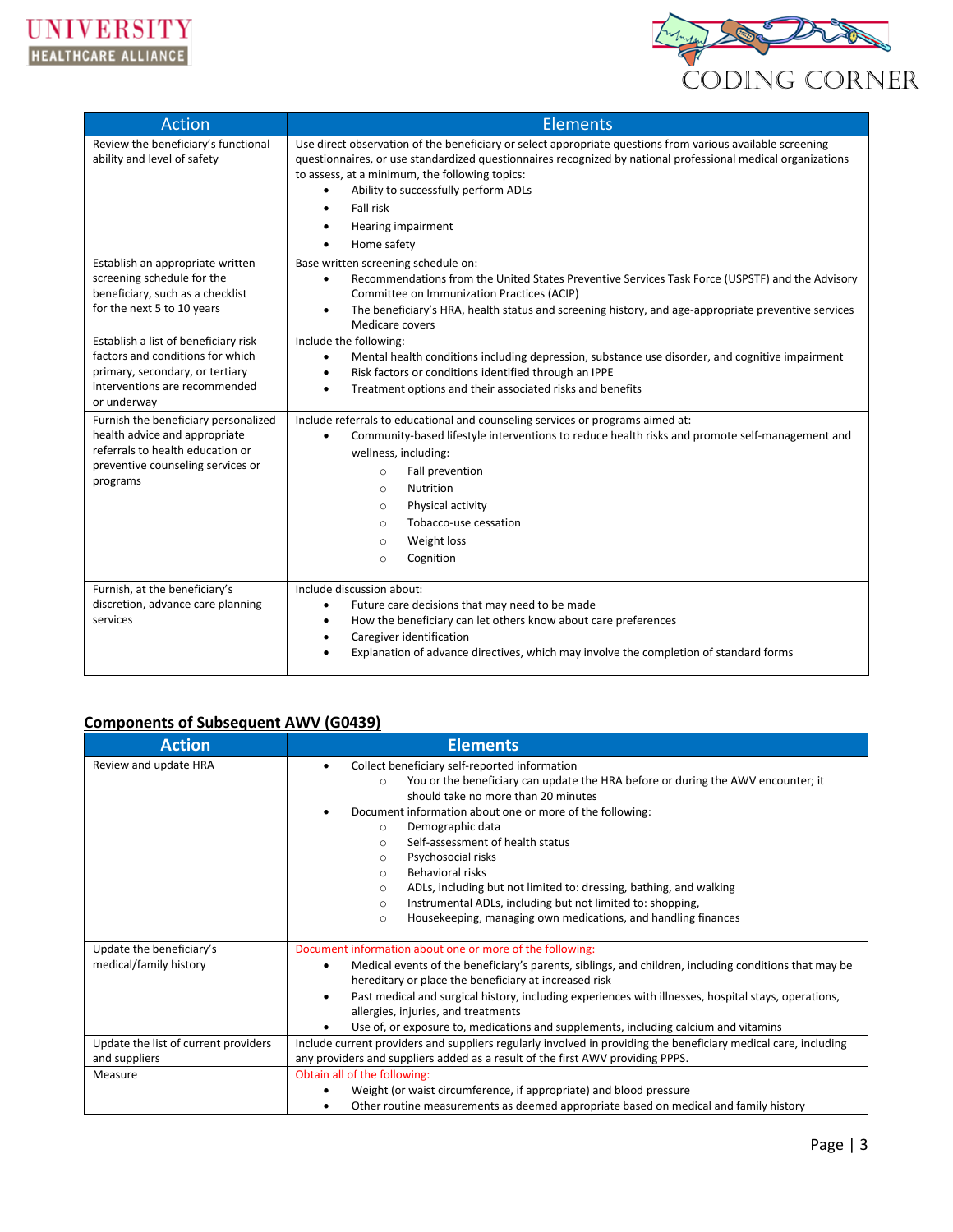



| <b>Action</b>                                                                                                                                                                                                                                                                                                                                                                                                                                           | <b>Elements</b>                                                                                                                                                                                                                                                                                                                                                                                                                                                                                                                                                                                                                                                                                                                                                                                                                                                      |  |  |
|---------------------------------------------------------------------------------------------------------------------------------------------------------------------------------------------------------------------------------------------------------------------------------------------------------------------------------------------------------------------------------------------------------------------------------------------------------|----------------------------------------------------------------------------------------------------------------------------------------------------------------------------------------------------------------------------------------------------------------------------------------------------------------------------------------------------------------------------------------------------------------------------------------------------------------------------------------------------------------------------------------------------------------------------------------------------------------------------------------------------------------------------------------------------------------------------------------------------------------------------------------------------------------------------------------------------------------------|--|--|
| Detect any cognitive impairment the<br>beneficiary may have                                                                                                                                                                                                                                                                                                                                                                                             | Assess the beneficiary's cognitive function by direct observation, while considering information from<br>beneficiary reports and concerns raised by family members, friends, caregivers, or others. If appropriate, use a                                                                                                                                                                                                                                                                                                                                                                                                                                                                                                                                                                                                                                            |  |  |
| Update the written screening<br>schedule for the beneficiary<br>Update the beneficiary's list<br>of risk factors and conditions for<br>which primary, secondary, or<br>tertiary interventions are<br>recommended or underway<br>Furnish and update, as necessary,<br>the beneficiary's PPPS, which<br>includes personalized beneficiary<br>health advice and a referral,<br>as appropriate, to health education<br>or preventive counseling services or | brief validated structured cognitive assessment tool.<br>Base written screening schedule on:<br>Recommendations from the USPSTF and the ACIP<br>The beneficiary's HRA, health status and screening history, and age-appropriate preventive services<br>$\bullet$<br>Medicare covers<br>Include the following:<br>Mental health conditions including depression, substance use disorder, and cognitive impairment<br>$\bullet$<br>Risk factors or conditions identified<br>٠<br>Treatment options and their associated risks and benefits<br>$\bullet$<br>Include referrals to educational and counseling services or programs aimed at:<br>Community-based lifestyle interventions to reduce health risks and promote self-management and<br>$\bullet$<br>wellness, including:<br>Fall prevention<br>$\circ$<br>Nutrition<br>$\circ$<br>Physical activity<br>$\circ$ |  |  |
| programs                                                                                                                                                                                                                                                                                                                                                                                                                                                | Tobacco-use cessation<br>$\circ$<br>Weight loss<br>$\circ$<br>Cognition<br>$\circ$                                                                                                                                                                                                                                                                                                                                                                                                                                                                                                                                                                                                                                                                                                                                                                                   |  |  |
| Furnish, at the beneficiary's<br>discretion, advance care planning<br>services                                                                                                                                                                                                                                                                                                                                                                          | Include discussion about:<br>Future care decisions that may need to be made<br>$\bullet$<br>How the beneficiary can let others know about care preferences<br>٠<br>Caregiver identification<br>٠<br>Explanation of advance directives, which may involve the completion of standard forms                                                                                                                                                                                                                                                                                                                                                                                                                                                                                                                                                                            |  |  |